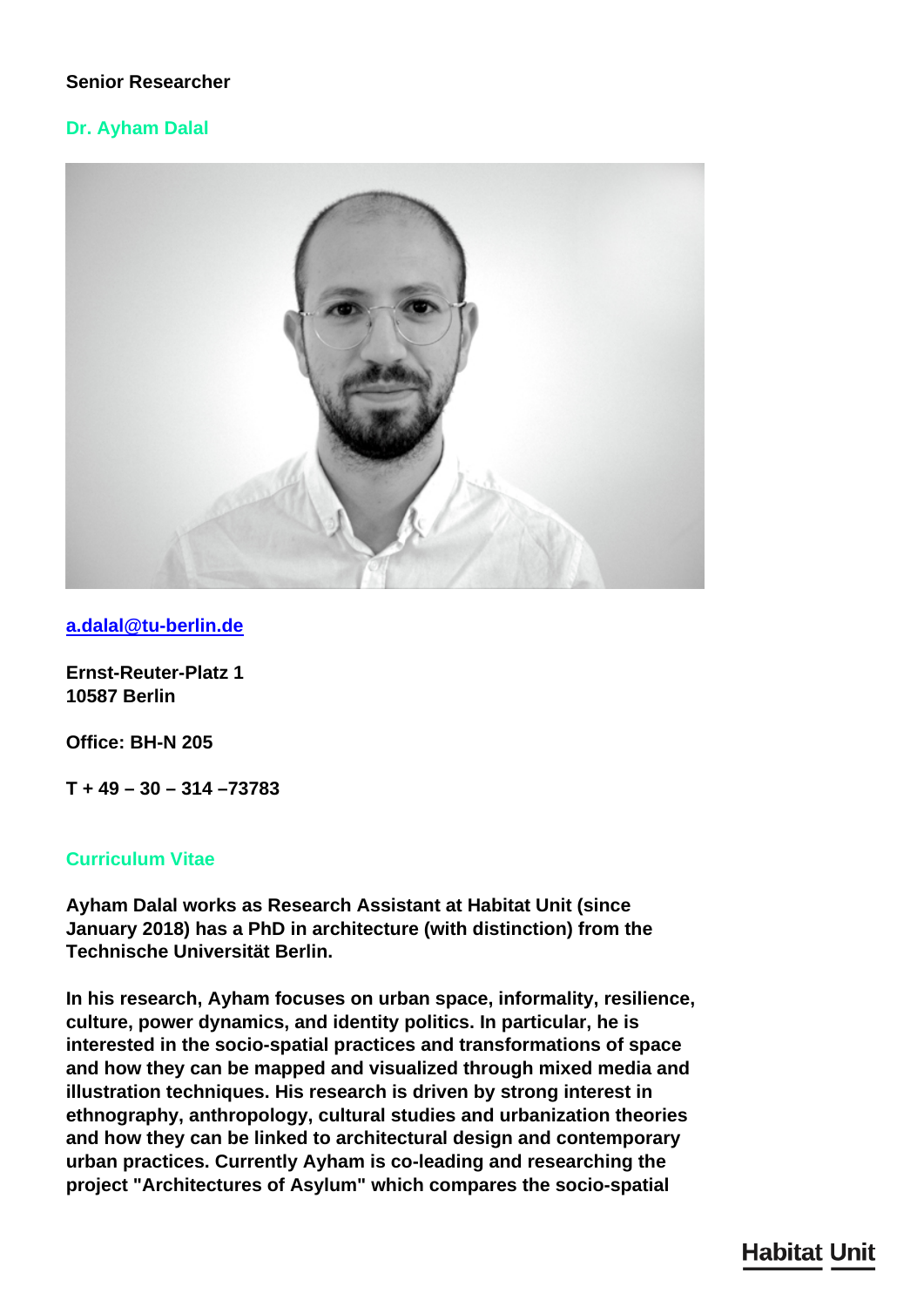**practices of refugees in Jordan and Germany, at the Collaborative Research Center "Re-Figurations of Space" (SFB1265) funded by the German Society for Research (DFG). He is also a principal investigator for the art-research initiative "Tracing and Assessing Syrian Urban Heritage in Exile" which has been grounded in 2017 and is funded by the Gerda Henkel Foundation. Working with a team of artists and researchers, the initiative explores the intersections between memory, heritage, place and displacement among Syrian refugees in Germany, Lebanon and Jordan.**

**In his PhD "From Shelters to Dwellings: On the Construction of Dwellings in Zaatari Camp, Jordan", Ayham looks at the intersections between the production of space, home, identity and the refugee camp. From the macro to the micro, he utilizes ethnographic observations, comappings, narratives, 3D modeling and detailed architectural drawings to explain processes ranging from camps production and planning, to spatial transformation, social grouping, and the representations of identity, home-making and the social coding of space. He has cocurated a touring exhibition under the title "The Durable Ephemeral: When the Temporary Settles" with the support of the French Institute in the Near East (Ifpo) in which Ayham is a fellow researcher. Before joining the Habitat Unit, Ayham studied architecture in Syria and graduated with excellence from the double master degree at Ain Shams University (Cairo) and Stuttgart University in 2014. Between 2015 and 2017 he has taught at TU Berlin and the German University of Technology in Oman (GUtech) and worked as consultant for the UK Prince's Charity (Turquoise Mountain). In parallel to research, Ayham practices art, graphic design and music production.**

# **Education**

#### **2015 - 2020**

**Doctoral Dissertation, TU Berlin From Shelters to Dwellings: On the Construction of Dwellings in Zaatari Camp, Jordan (Supervisor: Prof. Dr. Philipp Misselwitz and Prof. Dr. Nina Gribat).**

## **2012 - 2014**

**Master of Science in Integrated Urbanisma and Sustainable Design (M. Sc.), Stuttgart University and Aim Shams University, (Thesis)Camp Cities between Planning and Practice: Mapping the Urbanisation of Zaatari Camp. (Supervisors: Prof. Dr. Nina Gribat, Prof. Dr. Mohamed Salheen, Dr. Yehya Serag, M. Arch. Omar Aziz Hallaj).**

#### **2005 - 2011**

**Bachelor in Architectural Engineering (BA), Al-Bath University, Syria (Thesis)Planning and Designing the Campus of Tartous University in**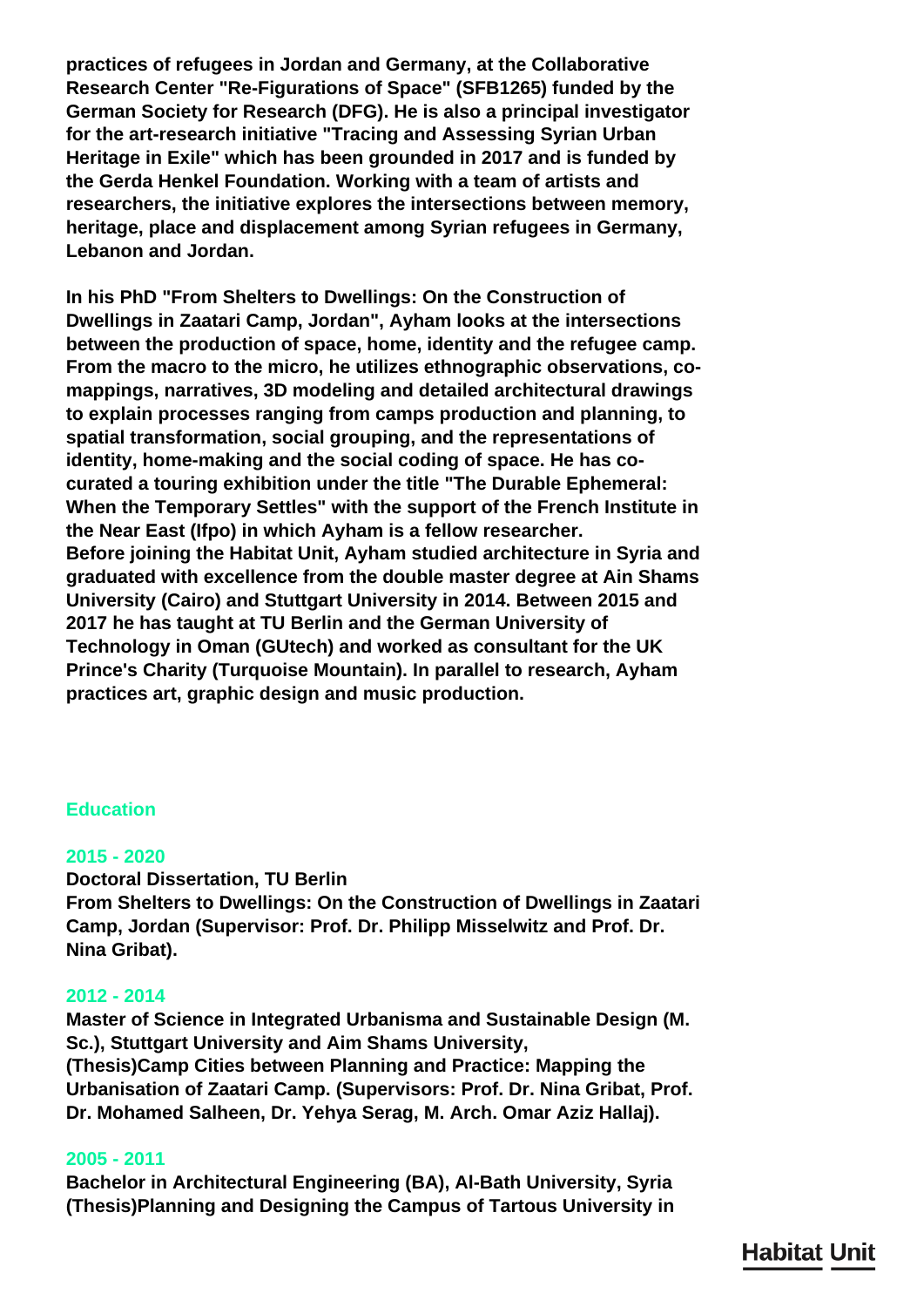# **Employment history**

**since 2018 Research Assistant Collaborative Research Center "Re-Figurations of Space", TU Berlin**

# **2017**

**Consultant Turquoise Mountain (UKPrince's Charity Organization for the Safeguarding of CulturalHeritage), Jordan**

## **2016–2017**

**Lecturer and Teaching Assistant Habitat Unit, TU Berlin**

## **2015**

**Teaching Assistant Urban Planning Studio, GUtech Oman**

## **2011 –2012**

**Architect Ai-Jidar Architects, Jordan**

**2011**

**Architect and Urban Planner PRP|Architects International (UK-UAE), Syria**

## **2007 –2010**

**Internship Jalal Msaddi Studio, Homs, Syria**

# **Teaching activities**

**WS 2020/2021 Seminar: "Refugees and Urban Space", Urban Planning Studies, Vassar College, New York, USA.**

**WS 2018/2019 Research-Teaching Studio: "Tempohomes", Urbanism and Architecture Master Course, TU Berlin. With Philipp Misselwitz, Christoph Muth, Amer Darweesh, Aline Fraikin and Tareq Muhammad.**

**WS 2016/2017 Studio: "Greening Refugee Camps – Al Husun Camp", Urbanism and**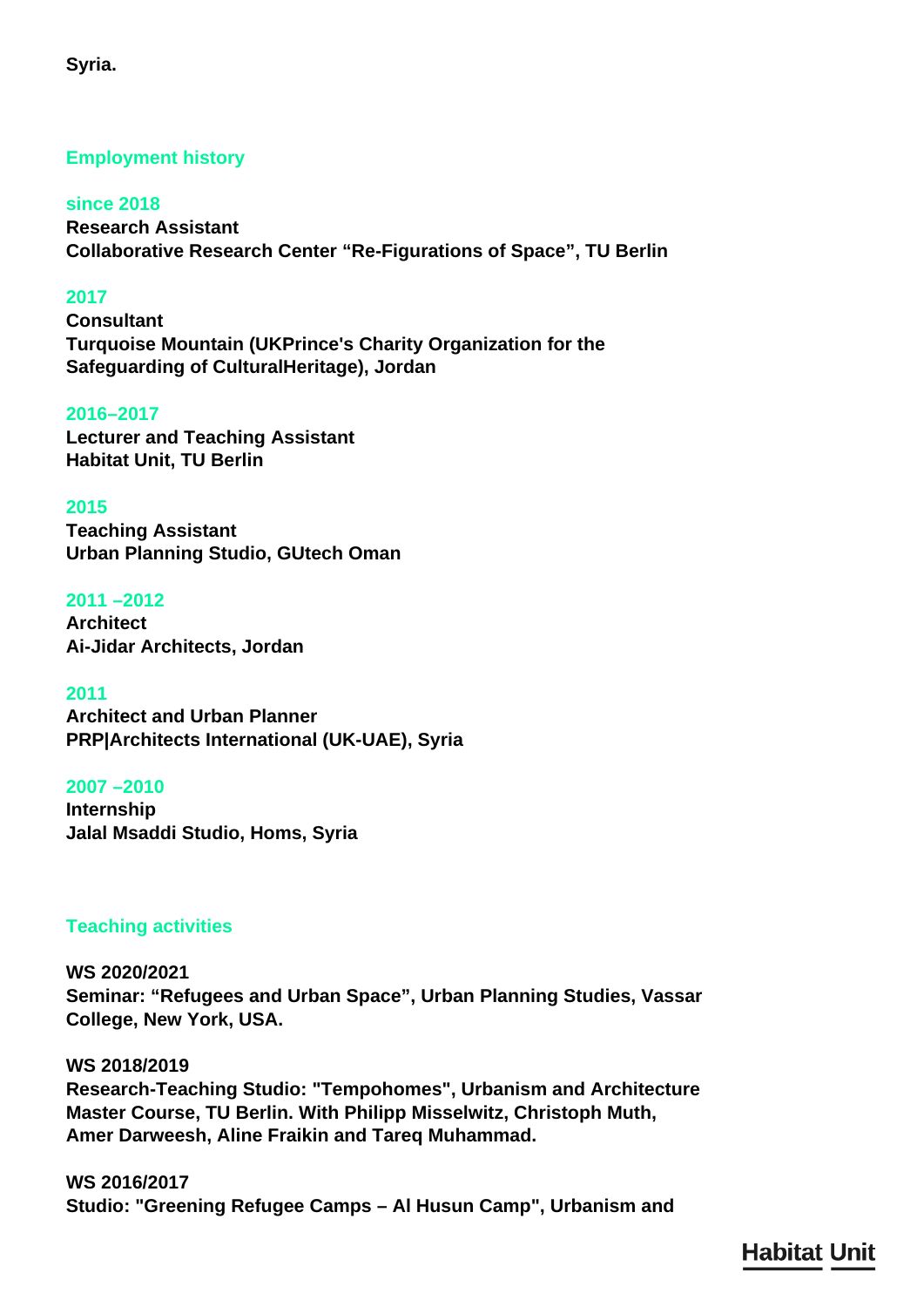**Architecture Master Course, TU Berlin and Petra University (Jordan). With Philipp Misselwitz and Nina Pawlicki.**

**WS 2015/2016**

**Studio: "Greening Refugee Camps – Jarash Camp", Urbanism and Architecture Master Course, TU Berlin and Petra University (Jordan). With Philipp Misselwitz and Nina Pawlicki.**

**WS 2014/ 2015 Studio: "Muscat as a Coastal City", Architecture Bachelor Course, German University of Technology in Oman (GUtech). With Frank Eisemann.**

**Publications**

**Refereed Articles**

**(2021) "The Refugee Camp as Site of Encounters",** *Review of the Middle East Studies***, Cambridge University Press, forthcoming.**

**(2020) "Why 'now' is an important moment in history: Coronavirus and the refigured mobility of the world",** *Town Planning Review***, Liverpool University Press, 1-9.**

**(2020) "The Refugee Camp as urban Housing",** *Housing Studies***, 1–23.doi:10.1080/02673037.2020.1782850.**

**(2018) "Planning the Ideal Refugee Camp? A Critical Interrogation of Recent Planning Innovations in Jordan and Germany",** *Urban Planning***, 3(4), 64-78.**

**(2017) Uncovering Culture and Identity in Refugee Camps,***Humanities***, 6(3), 61.**

**(2015) Between Space and Politics: Problematizing Governance in Zaatari Camp in Northern Jordan,***Idafat Journal (Arab Journal of Sociology)***, Vol. 31/32, p. 118-133. [Text in Arabic].**

**(2015) A Socio-Economic Perspective on the Urbanisation of Zaatari Camp inJordan,***Migration Letters***, Vol. 12, No. 3, p. 263-278.**

**Book chapters**

**(2021) with Aline Fraikin and Antonia Noll, "Appropriating Tempohomes", In***Spatial Transformations: The Effect of Mediatization,*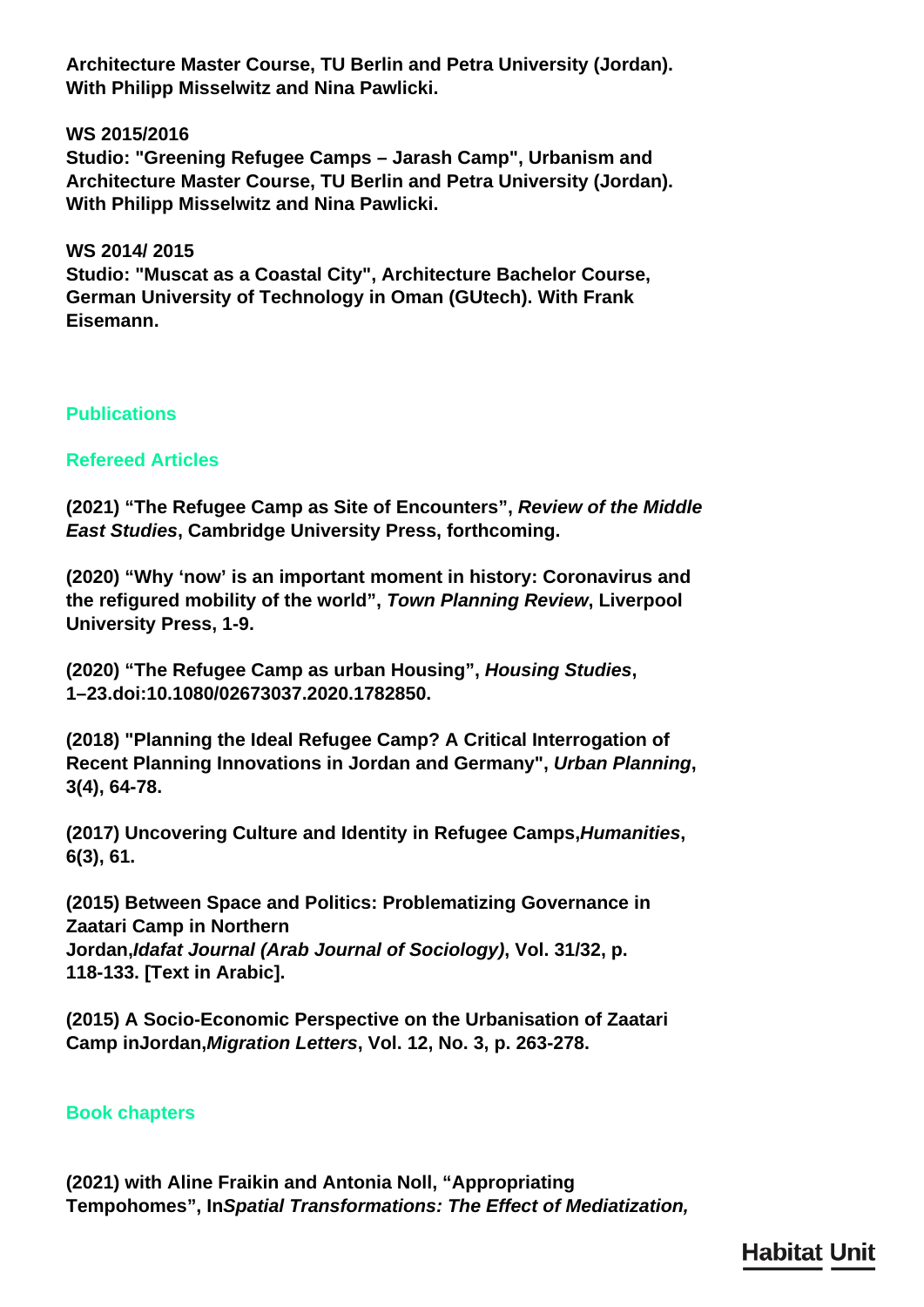*Mobility and Social Dislocation on the Re-Figuration of Spaces,* **edited by Angela Million, Christian Haid, Ignacio Castillo Ulloa and Nina Baur. Routledge. Forthcoming.**

**(2021) with Petra Heber and Leticia Palomino "Appropriating Azraq Camp", In** *Inhabiting Displacement,* **edited by Shahd Wari, Maja Momic and Somayeh Chichtani. Birkhäuser. Forthcoming.**

**(2021) with Aline Fraikin, "The Production of Syrian Refugee Camps in Jordan", In***Forced Migration in Jordan,* **edited by Valentina Napolitano, Jalal Husseini and Norig Nevue. Bloomsburg. Forthcoming.**

# **Books**

**(2021) with Kamel Doraï (eds),** *Camps: A Genealogy of Refugee Camps in the Middle East***, Press de l'ifpo, Beirut. Forthcoming.**

**(2021)** *Dismantling and Reassembling the Refugee Camp through Dwelling***, Transcript Verlag, Re-Figurations of Space Series. Forthcoming.**

# **Other articles and publications**

**"Displacement and the City: Interviewwith Ayham Dalal",***Europe Now Journal***,Issue: Networks of Solidarity DuringCrisis, CES at Columbia University,**

**2020[:https://www.europenowjournal.org/2020/10/11/displacement-and](https://www.europenowjournal.org/2020/10/11/displacement-and-the-city-an-interview-with-ayham-dalal/)[the-city-an-interview-with-ayham-dalal/](https://www.europenowjournal.org/2020/10/11/displacement-and-the-city-an-interview-with-ayham-dalal/)**

**with PhilippMisselwitz(2017) Architecture of Asylum as Spaces of Negotiation: Camp Cities between UniversalHumanitarian Order and Local Agency' [In German],***ARCH+,* **230, 32-41.**

**(2017) 'Assessment on Craftsmanship and Syrian Cultural Heritage in Azraq Camp;***Turquoise Mountain* **(Report).**

**(2016) 'Syrian Refugees in Jordan: Challenges, Potentials and the Right to theUrban,***Amnesty Internationa***l.**

**(2016) [Responding to the Refugees,](http://xxi.com.tr/articles/responding-to-refugees-design-crisis) '***Design' Design Crisis***, XXI, e-Zine for Architecture and Design, Istanbul.**

**(2016) Zaatari,** *Stadt Aspekte***, Vol. 4, p. 10-13.**

**(2015) Between Space and Politics: The Problematization of Governance in Zaatari Camp in Northern Jordan,** *Idafat Journal (Arab Journal of Sociology)***, Vol. 31/32, p. 118-133. [Text in Arabic].**

**(2015) A Socio-Economic Perspective on the Urbanisation of Zaatari Camp in Jordan,***Migration Letters***, Vol. 12, No. 3, p. 263-278.**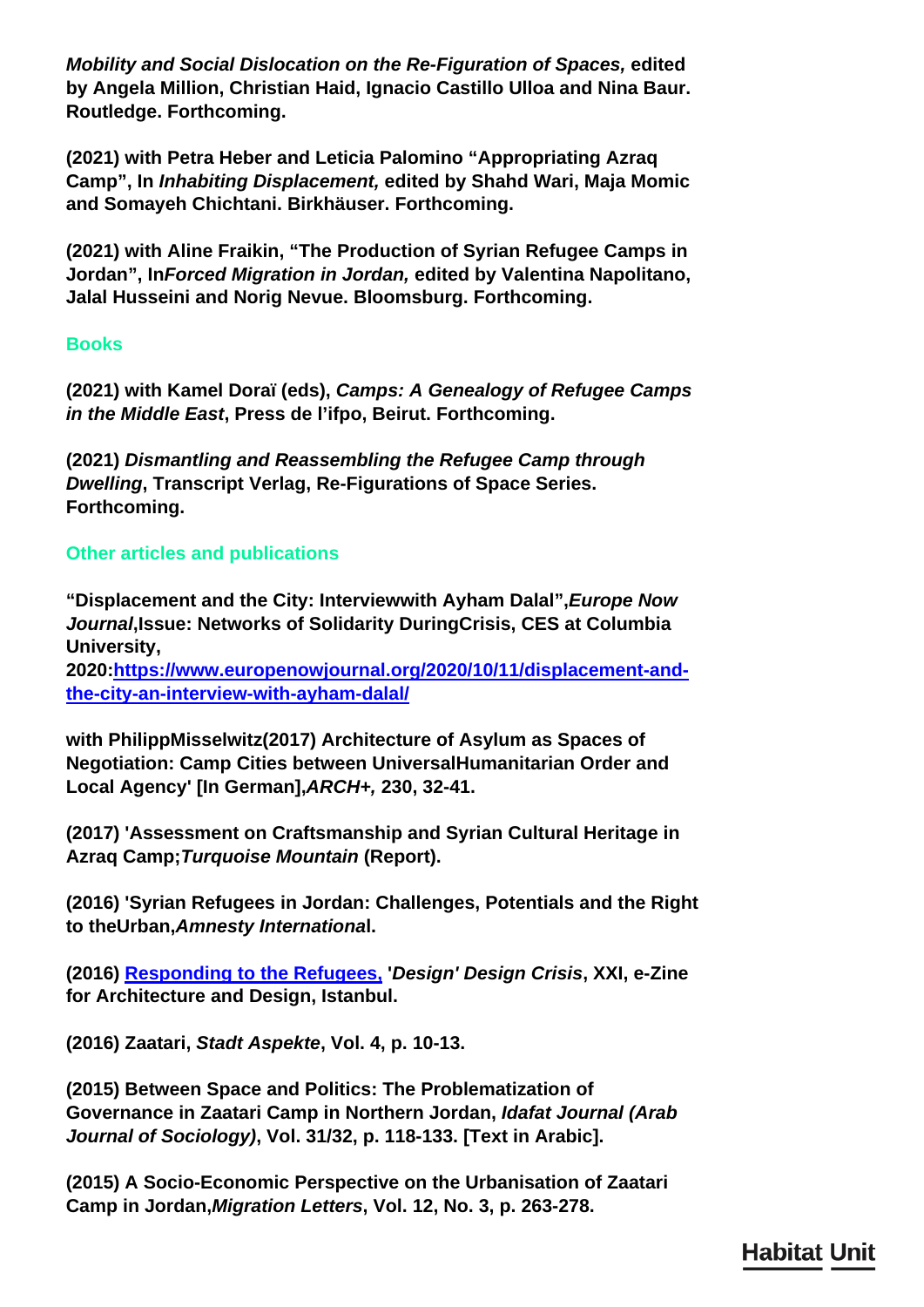**(2015) The Emergence of Habitat in Zaatari Camp in Jordan: BetweenHumanitarian and Socio-Cultural Order,***Trialog***, Vol. 112/113, p. 43-58.**

**(2014)The Emergence of Habitat in Zaatari Camp: Between Humanitarian andSocio-Cultural Order,***IUSD Journal***, Cairo, Ain Shams University.**

**Dalal, A. et al(2013)Negotiating the Future: Observations and Visions of UrbanPhenomena in Djerba,***IUSD Publications,* **Cairo, Ain Shams University.**

# **Conferences**

# **Conference papers**

**(2019) Negotiating Materials: An Excavation of Dwelling in Zaatari Camp,** *Power, Borders and Ecologies in Arab Societies: Practices and Imaginaries, Arab Council for Social Sciences (ACSS)***, Beirut.**

**(2019) Dwelling as Negotiating,** *Displacement & Domesticity since 1945: Refugee, Migrants and Expats making homes***, Brussels.**

**(2019) Planning the Ideal Refugee Camp, F***irst SFB International Conference, Technische Universität Berlin***, Berlin.**

**(2018) Refugees as Architects: Urban Informality and Spatial Agency in Zaatari Camp,** *Tbilisi Architectural Biennial – Buildings are Not Enough***, Tbilisi.**

**(2018) Negotiating Materials: An Excavation of Dwellings in Zaatari Camp,** *Pluralism in Emergenc(i)es: Movement, Space, and Religious Difference***, Columbia University (Global Centers), Tunis.**

**(2018) Refugees as Architects,** *LAJEH Conference***, Lebanese American University and Fabrika, Beirut.**

**(2018) The Planning of Refugee Camps as a Form of Housing,** *Forced Migrations in Jordanand the Middle East***, The French Institute for Research in the Near East (Ifpo), Amman.**

**(2017)TheProduct ionofSyrianRefugeeCampsinJorda n,***PluralisminEmergenc(i)es:Movement, Space, and Religious Difference***, Columbia University (Global Centers), Amman.**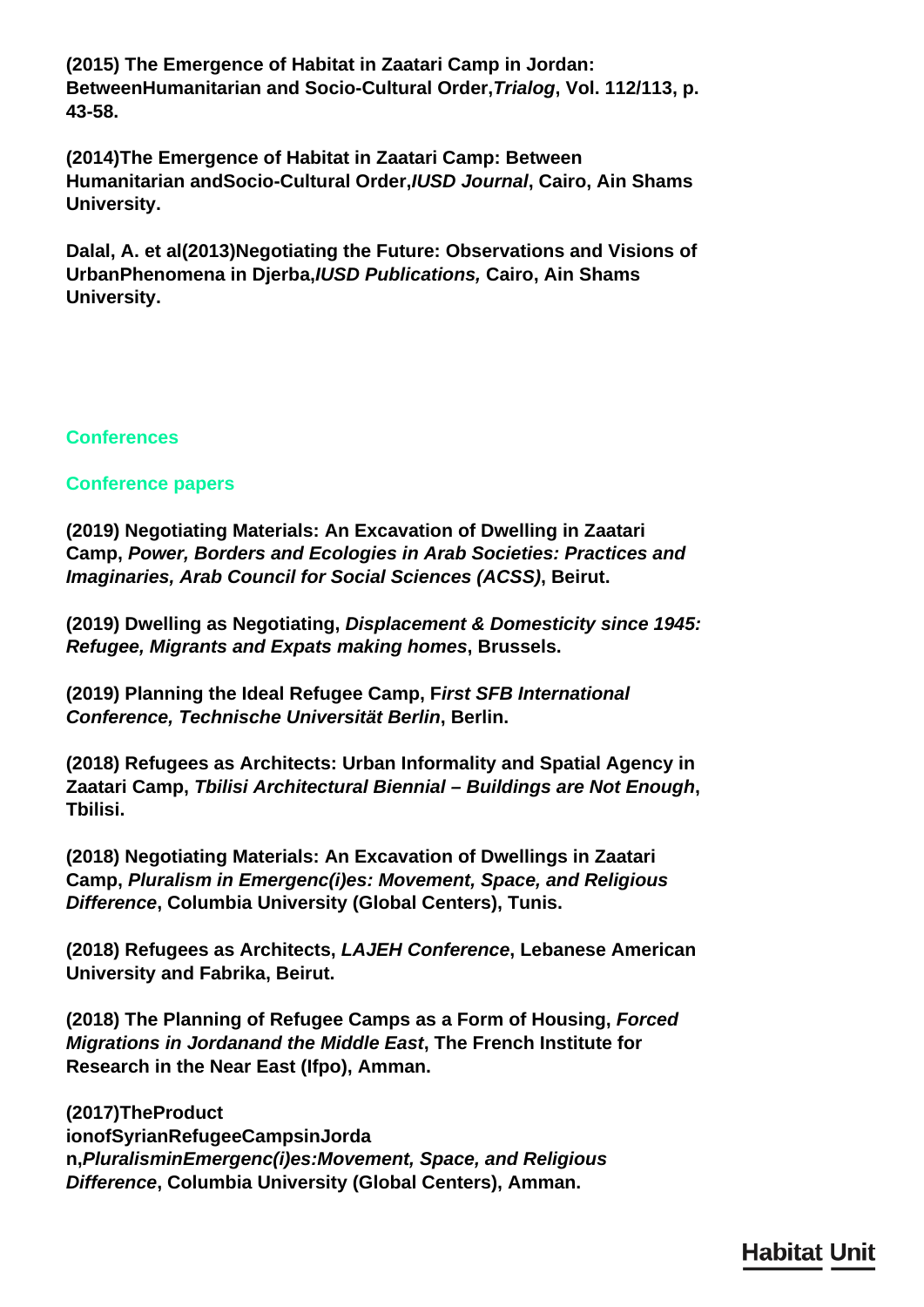**(2017)From Shelters to Homes: On the Political Economy, Architecture and Culture of theHome-Making in Zaatari Camp,***PluralisminEmergenc(i)es: Movement, Space, andReligious Difference***, Columbia University (Global Centers), Amman.**

**(2017) Tracing Camps Production in Jordan,** *Spaces of Refuge: Infrastructures,Sovereignties, Economies,* **Tampere University, Finland.**

**(2017) Reading the Urban Morphology of Zaatari Camp,** *LAJEH Conference***, The FrenchInstitute for Research in the Near East (Ifpo), Amman.**

**(2016) Urban Informality and Refugee Camps in the Middle East,** *Deframing theMediterranean from the 21 st Century: Places, Routes, Actors***, Forum Transregionale Studien(EUME), Crete.**

**(2016) Tracing the Urbanization of Syrian Refugee Campsin Jordan,***Royal GeographicalSociety; IBG Annual Conference 2016***, London.**

**(2015) The Phantom of Camps: Beyond the Political (Im-) Possibility of Zaatari Camp inJordan,***International Conference for Critical Geography ICCG***,Ramallah.**

# **Invited Lectures**

**(2019) Potentials and Challenges of Mapping Syrian Urban Heritage.** *Invited lecture in the Course: Contemporary visual cultures in/of the 'Middle East': an interdisciplinary survey of (mis)representation***, Bard College, Berlin.**

**(2019) Planning the Ideal Refugee Camp?** *Inside-Out Outside-In: Shifting Architectures of Refugees Inhabitation***, Max-Planck-Institute for the Study of Religious and Ethnic Diversity, Göttingen.**

**(2018) "Memory, Place, Heritage, Displacement": Reflections on Practices of Mapping Spatial Memory and Urban Heritage among Displaced Syrians from Homs",** *Out of the Archives...New Archival Practices: Towards Alternative Historiographies, Voices and Spaces***, Forum Transregionale Studien, Berlin.**

**(2018) We Refugees, We Architects: Zaatari Camp between Humanitarianism,Transnationalism and Local Social Agendas,***City Debates(Architecture-as- Urbanism:Agenda for the New Millennium), American University of Beirut, Beirut.* 

**(2018) The Refugee as Architect,** *Architecture of Camps (Course at the Masters ofInternational Development Studies)***, Tampere University, Finland.**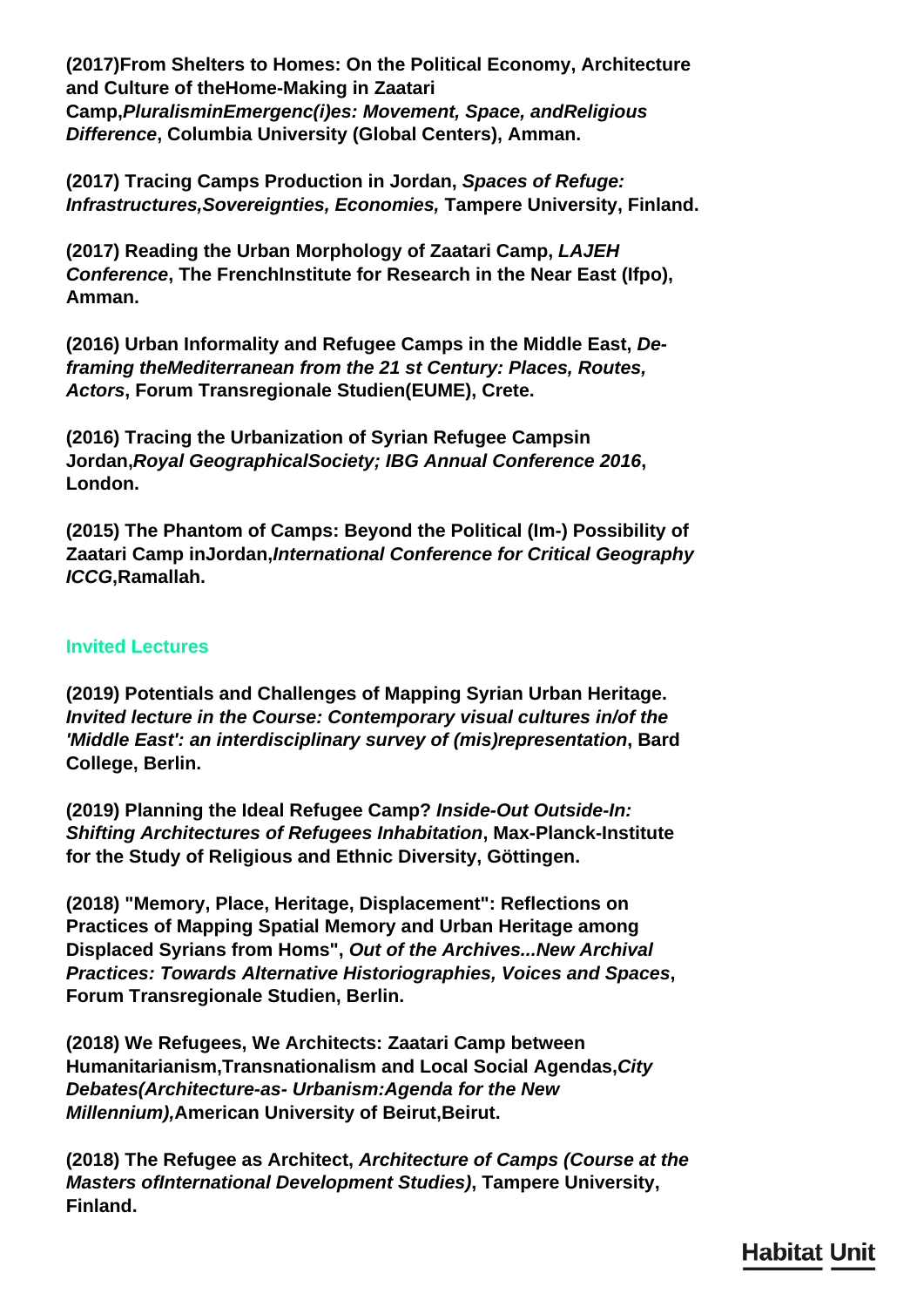**(2018)Caravanized Urbanism: Territoriality, Morphology and the Social Structuring of Spacein Zaatari Camp,***Navigating Displacement and Humanitarian Responses:Discourses and Experiences of Syrian Refugees and Aid Providers in Jordan***,Amsterdam Institute for SocialScience Research (AISSR), University ofAmsterdam, Amsterdam.**

**with Kamel Doraï (2017) Syrian Camps in Jordan,** *Refugee Camps Today: When theTemporary Settles Over Time (Round Table)***, The French Institute of Jordan (IFJ) and theFrench Institute of Research in the Near East (Ifpo), Amman.**

**(2017) What is a Refugee Camp?,** *Le Nuit des Idees (Round Table),* **The French Institute inJordan (IFJ) and the French Institute for Research in the Near East (Ifpo), Amman.**

**(2016) Tracing the Urbanization of Syrian Refugee Campsin Jordan,Royal GeographicalSociety,** *IBG Annual Conference***, London.**

**(2015) The Phantom of Camps: Beyond the Political (Im-) Possibility of Zaatari Camp inJordan,***International Conference for Critical Geography ICCG***,Ramallah.**

**(2016) Jordan: Refuge of Camps and Informal Cities,** *W3 – Werkstatt für Internationale Politik und Kultur***, Hamburg.**

**(2016) Syrian Refugees in Jordan: Potentials, Challenges, and the Right to the Urban,** *International Community and Refugees Conference***, Amnesty International & Rosa Luxemburg Foundation, Istanbul.**

**(2016) Reflections on Displacement and Urbanism: The Case of Zaatari Camp,** *Urban Seminar Series,* **Zentrum Moderne Orient (ZMO), Berlin.**

**(2016) Beyond Camp-Cities: Learning from the Urbanization of the Syrian Refugee Camp 'Zaatari' in Jordan,** *Urban Talk Series 011***, Technische Universität Berlin, Berlin.**

**(2015) On the Urbanisation of Zaatari Camp in Jordan,** *UPAD Lecture Series 07***, Muscat.**

**(2014) Planning Zaatari Camp,***Innovation and Planning Agency (IPA) grounding workshop***, Berlin.**

# **Grants, Awards and Fellowships**

## **2019**

**Visiting Fellow Refugee Studies Center (RSC), University of Oxford, UK.**